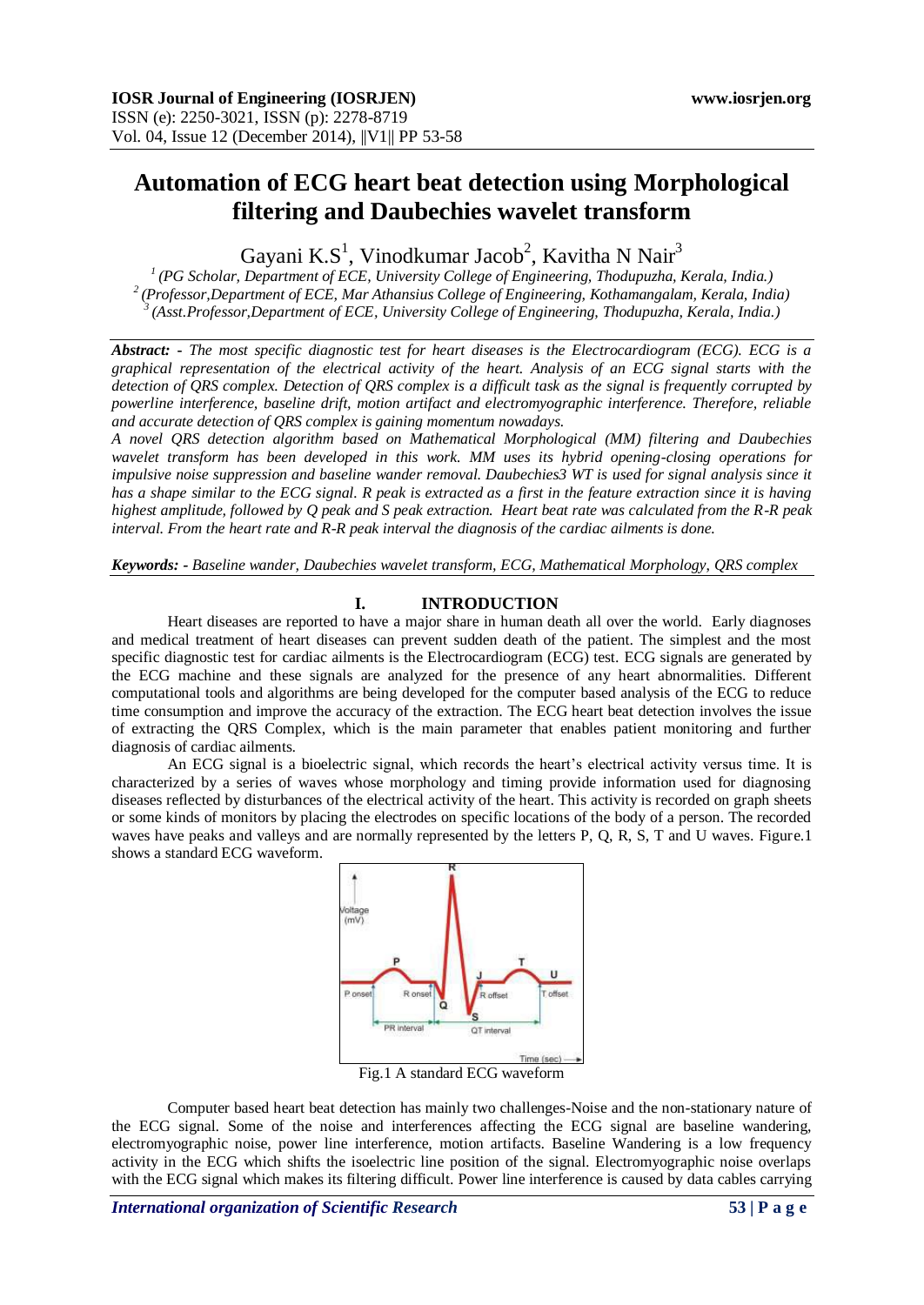ECG signal from the patients to display devices are influenced by Electromagnetic interference (EMI) from the 50/60 Hz power line noise. This noise degrades the signal quality and affects the tiny features which can be critical for clinical diagnosis and monitoring and signal processing. Motion Artifacts are due to either the patient movement or loss of electrode contact, transient baseline changes caused by alterations in the electrode-skin impedance with electrode motion. Several filtering techniques are developed in the literature using moving average filtering [3], cubic splines [6], Mathematical Morphology [1, 2, 6, 7 ] and Wavelet transform [3, 4, 6] methods.

ECG being a non-stationary signal, the irregularities may not be periodic and may show up at different intervals. Selection of an efficient technique to analyze these types of signals is an important task. Wavelet transformation has proven to be an effective tool for non-stationary signal analysis [3].Mathematical Morphology is found effective for impulsive noise reduction as it preserves the original shape of the wanted signal [2]. Since physiologists are interested to the shape of ECG signal, it is reasonable to use MM filtering for ECG waveforms. It is essential to develop an algorithm which enables accurate analysis of the ECG signal. A novel algorithm combining Mathematical Morphology and Daubechies wavelet transform for ECG analysis is developed in this work.

# **II. SYSTEM MODELLING**

The proposed algorithm for the ECG analysis consists of three stages- Preprocessing, Transformation and Feature extraction. Block diagram of Heart beat detection is shown in Figure.2. The digitized ECG is obtained from MIT-BIH database. The obtained signal is polluted with noise which is filtered by a sequence of Morphological operations. In the transformation stage, Daubechies wavelet transform is performed on the ECG signal to facilitate heart beat detection. The feature extraction stage is to recognize the positive maximum negative-minimum pair with adequate amplitude in the wavelet coefficients from the previous stage. This is done through zero crossing detectors, peak detectors and decision making circuits. Finally, identification of QRS complex and heart beat is done.



Fig.2. System Architecture of ECG Heart Beat Detection

# **A. PRE-PROCESSING**

It is essential to purify the contaminated ECG signal before any processing is done on the signal. This is done in the Preprocessing stage. In this work, Preprocessing is done based on mathematical morphology, by employing morphological operators for baseline wandering elimination and impulsive noise suppression.

# **Mathematical Morphology (MM)**

A morphological operation is actually the interaction of a set or function representing the object or shape of interest with another set or function of simpler shape called structuring element. The shape of the structuring element determines the shape information of the signal that is extracted under such an operation. The basic morphological operations are erosion "Θ" and dilation "⊕". Two other operations are derived from the basic ones, opening "; and closing "•". Opening and Closing operations are intuitively simple and mathematically formal way for peak or valley extraction. The operators exploited are shown below:

| Dilation: $f \bigoplus s(n) = max (f(n - i) + s(i))$                                               | Eqn.(1) |
|----------------------------------------------------------------------------------------------------|---------|
| Erosion: $f \Theta s(n) = min (f (n + i) - s (i))$                                                 | Eqn.(2) |
| Opening: $f \circ s = (f \Theta s) \oplus s$                                                       | Eqn.(3) |
| Closing: $f \cdot s = (f \oplus s) \Theta s$                                                       | Ean(4)  |
| Utana Cia de caiso al Can Citanina con desirado e sencatorina a dancante da ciencid. Can de concer |         |

Here *f* is the signal for filtering and *s* is the structuring element designed for the processing.

## **Algorithm for Noise suppression and Baseline wander removal**

Morphological technique uses a sequence of opening and closing operations on the digitized data for Noise suppression and Baseline wander removal.

#### **Noise Suppression**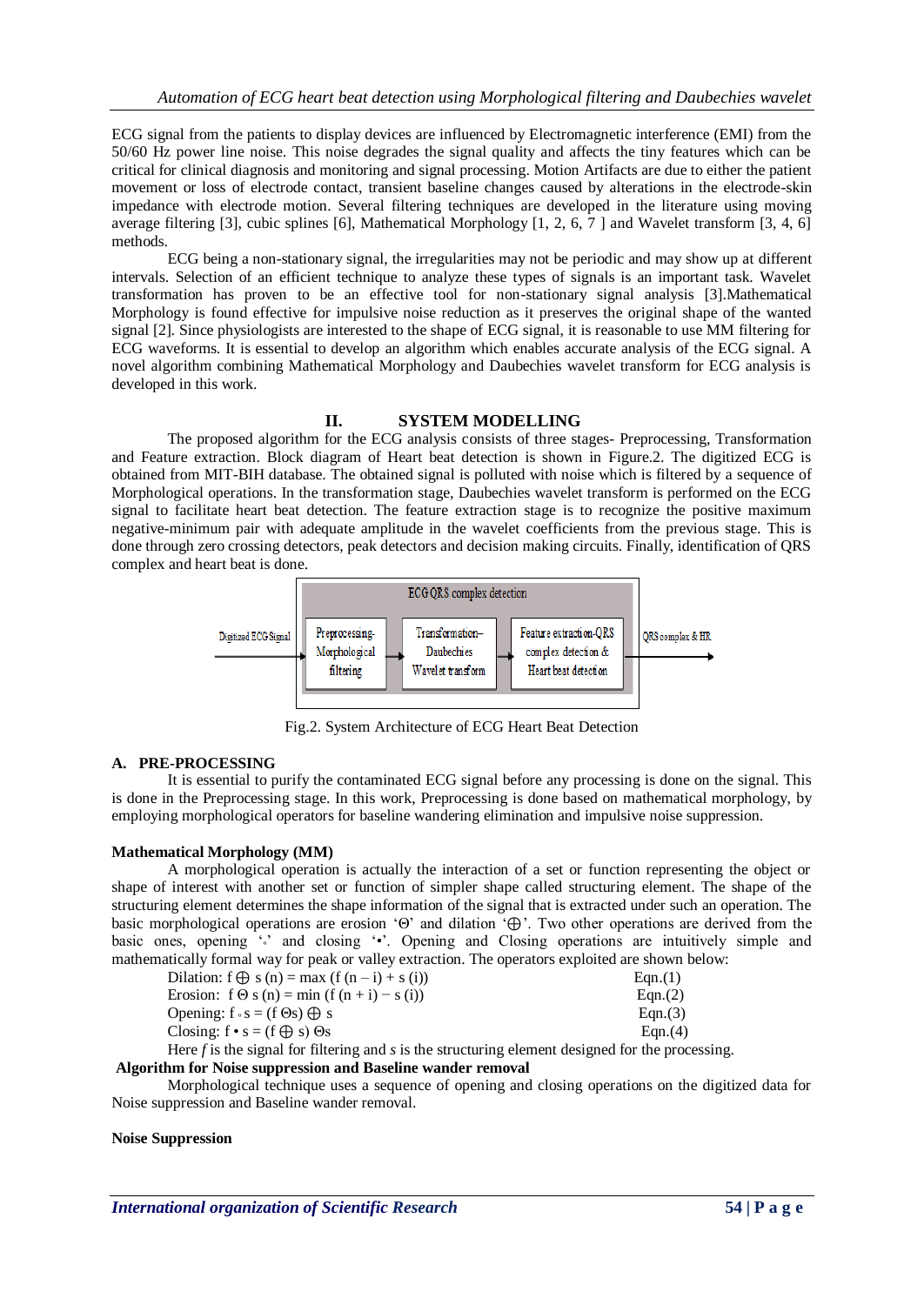Opening operation of MM followed by closing operation is done on the digitized data and the reverse operation is also done. Taking the average of the two gives the impulse noise suppressed ECG signal. Subtracting it from initial data will give the impulse noise.

# **Baseline Wander Removal**

For Baseline wander removal, baseline estimation is calculated. To get the baseline estimation, the signal is first opened by a structuring element, s1, for removing peaks in the signal. Then, the resultant waveforms with pits are removed by a closing operation using the other structuring element, s2. The two structuring elements, s1 and s2, are defined as two horizontal line segments of zero amplitude but with different lengths. The result of this compound operation is then an estimate of the baseline drift. The correction of the baseline is then done by subtracting baseline estimation from the original signal.

### **B.TRANSFORMATION**

Transformation technique used here is Wavelet transform (WT). WT is a linear operation that decomposes the signal into a number of scales related to frequency components and analyses each scale with a certain resolution. The WT uses a short time interval for evaluating higher frequencies and a long time interval for lower frequencies. The signal at different frequency bands and at different resolutions is decomposed into 'approximations' and 'details'. Two sets of functions are employed by the WT, the scaling functions (associated with the low pass filter) and the wavelet functions (associated with the high pass filter). The signal is filtered by passing it through successive high pass and low pass filters to obtain versions of the signal in different frequency bands. The fundamental idea behind wavelets is to analyze according to scale. Figure 3 shows wavelet packet decomposition over 3 levels.



high-pass detail coefficients

Wavelet Transform of a signal f (t) is defined by:

$$
W(a, b) = \int_{-\infty}^{\infty} f(t) \psi \, a, b(t) dt
$$
 Eqn. (5)  
\n
$$
\psi a, b(t) = \frac{1}{\sqrt{a}} \psi^*(\frac{t - b}{a}),
$$
 Eqn. (6)

Where \* denotes complex conjugation and  $\psi$   $\alpha$ ,  $\dot{b}$  (*t*) is a window function and is called mother wavelet, '*a*' is a scale factor and '*b*<sup>'</sup> is a translation factor. Here  $\psi^*(\frac{t-b}{a})$  is a shifted and scaled version of a mother wavelet

which is used as bases for wavelet decomposition of the input signal. One of the key criteria of a good mother wavelet is its ability to fully reconstruct the signal from the wavelet decompositions. Selection of the type of the wavelet depends on the application it is being used. There are different types of wavelets- Harr, Daubechies, Biorthogonal, Coiflets, Symlets, Morlet, Mexican Hat, Meyer etc. and several other Real and Complex wavelets. However, Daubechies (Db3) Wavelet has been found to give details more accurately than others [4]. Moreover, this Wavelet shows similarity with QRS complexes and energy spectrum is concentrated around low frequencies. Therefore, we have chosen Daubechies (Db3) Wavelet for extracting ECG features in our application.

#### **Daubechies WT applied to Preprocessed ECG signal**

Daubechies WT is applied to the pre-processed ECG signal. The signal is decomposed into the low-pass approximations  $(g[n])$  and high-pass detail coefficients  $(h[n])$ . The high pass detail coefficients are maintained while the low pass approximations are discarded.

#### **C. FEATURE EXTRACTION**

#### **R peak Detection and Heart beat rate**

For R peak detection, first step is finding the zero-crossing points, zero-derivative points (peaks) from the wavelet transformed signal. Setting negative and positive thresholds to find R peak position is the next step. Peaks of the R waves have the largest amplitude. If two detected R-peak are located less than 0.25 second then discard the corresponding coefficient as it is a pseudo R-peak. If the two detected R-peak are located greater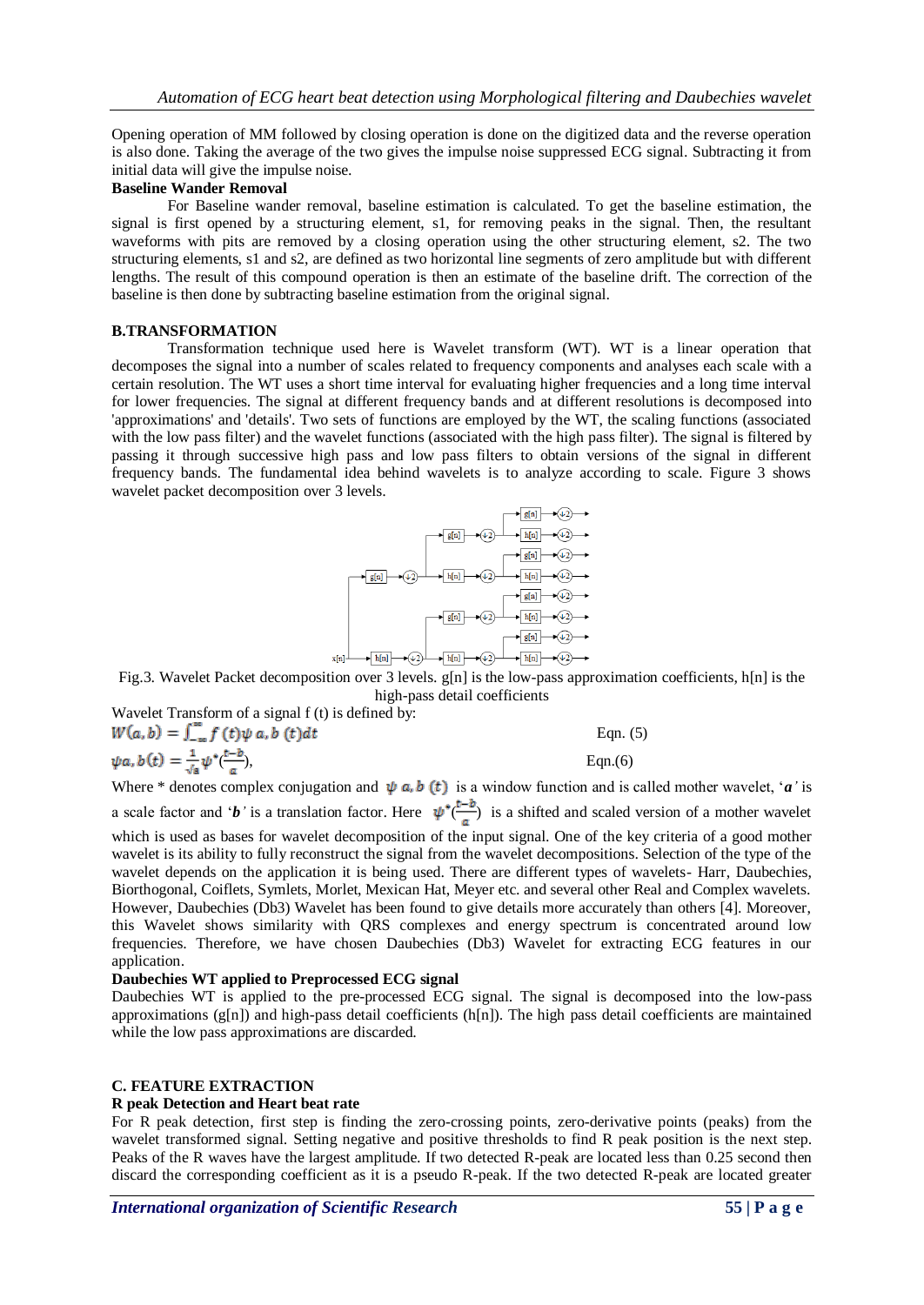than 0.25 second, then register the coefficient as an R-peak. This is done so, as no subsequent beats happen less than 0.25 second and thus pseudo-beats are also removed. Detection of R peaks is very important because they define the cardiac beats and the exactness of all forthcoming detections is dependent on this. Minimum of the signal within 0.1 second about the R peak is formally detected from the WT coefficients to find the position of Q and S points. The left minimum point from the R peak denotes Q peak and the right minimum point denotes S peak. For heart beat rate calculation, RR interval in seconds is determined from the R-peak positions. Heart beat rate in beats per minute (bpm) is equal to 60/RR interval.

# **III. RESULTS AND DISCUSSIONS**

ECG signal analysis has been done in MATLAB 7.9. Digitized ECG signal was obtained from MIT-BIH database. Various results obtained during the analysis are discussed below.

# **A. DETECTED FEATURES OF THE ECG DATA-RECORD NO. 100**

Details of various findings of the ECG data Record No.100 are given below:

- 1. The number of R-peaks detected is 11 in 10s duration.
- 2. Q and S peak positions are found to be approximately .25second left and right of R-peak. Q peak positions are found as an extrema of the signal as the last zero crossing of the differential Daubechies wavelet transformed signal, before an R peak. S peak is accordingly found by the first extrema after an R peak.
- 3. R-R interval: The R-R intervals in terms of second of the record 100 are varying from minimum 0.79 second to maximum 0.85 second at 10s duration. The normal range of R-R interval is 0.6 to 1 second. So, the R-R interval is on the normal level. The amplitudes of R peak are minimum 0.44 mV to maximum 0.75 mV.
- 4. Heart rate: 73.940 bit per minute.



Fig.4.ECG signal at different stages of analysis



Fig.5.Representation of Q,R,S peak positions

# **B. DIAGNOSIS OF CARDIAC AILMENT**

Diagnosis of Cardiac ailment was done on the basis of heart beat rate calculated from R-R interval of various ECG data. Normal range of R-R interval is 0.6 second to 1 second. Table 1 gives heart beat rate and corresponding Cardiac ailments and Table 2 gives Cardiac Ailments diagnosed for various ECG records.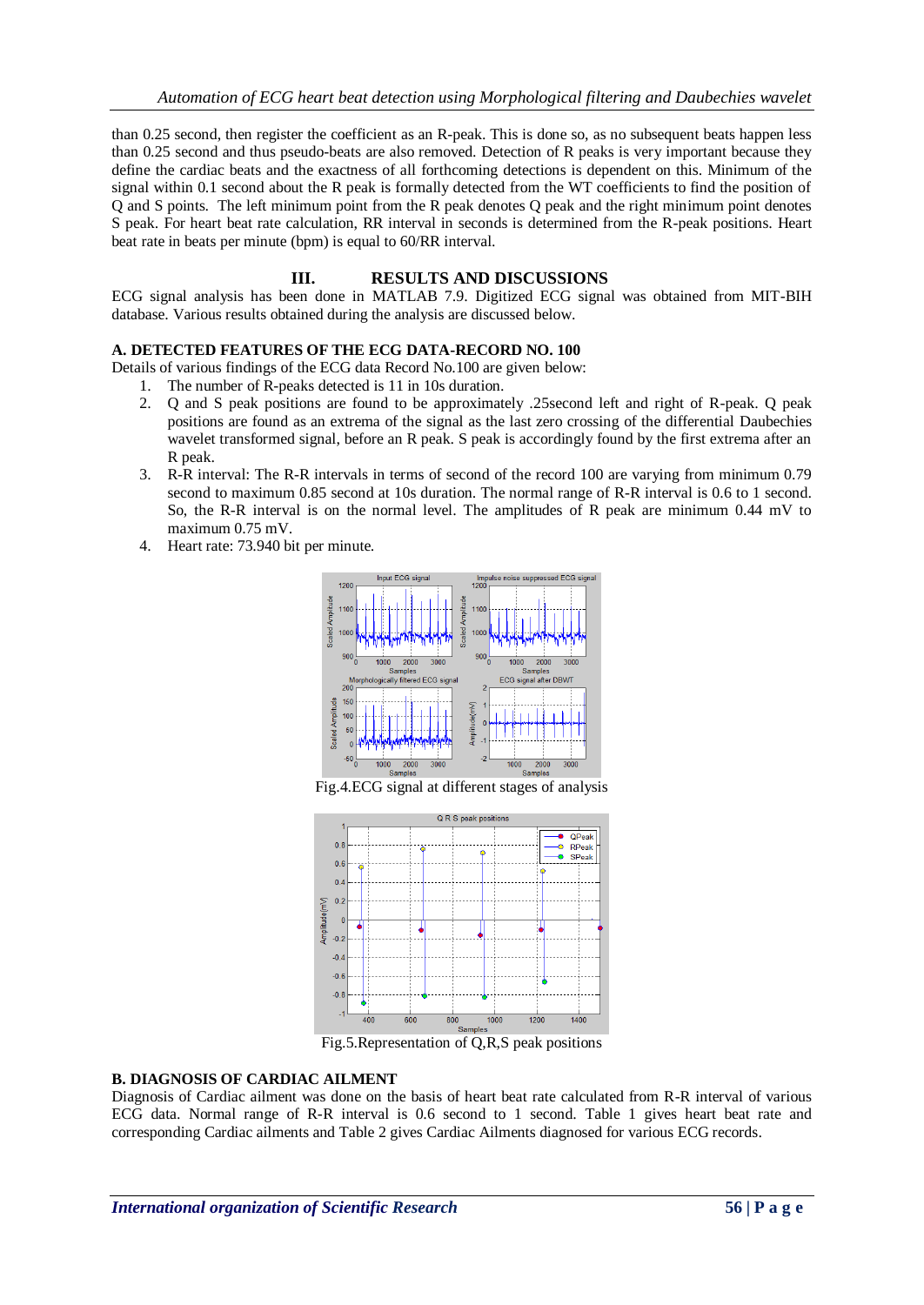| <b>Heart rate</b><br>(beats per min) | Cardiac ailment |
|--------------------------------------|-----------------|
| $>60$ bpm                            | Bradycardia     |
| 60-100 bpm                           | Normal          |
| 150-250 bpm                          | Tachycardia     |
| 250-350 bpm                          | Flutter         |
| 350-500 bpm                          | Fibrillation    |
|                                      |                 |

Table 1. Heart beat rate and corresponding Cardiac ailments

| Record<br>No. | <b>Average R-R</b><br>interval(sec) | <b>HR</b> | Cardiac<br>ailment |
|---------------|-------------------------------------|-----------|--------------------|
| 100           | 0.811                               | 73.940    | Normal             |
| 102           | 0.530                               | 113.301   | Tachycardia        |
| 103           | 0.861                               | 69.706    | Normal             |
| 104           | 0.465                               | 128.907   | Tachycardia        |
| 105           | 0.724                               | 82.854    | Normal             |
| 106           | 1.019                               | 58.901    | Bradycardia        |
| 109           | 0.134                               | 447.795   | Fibrillation       |
| 200           | 0.186                               | 322.045   | Flutter            |

# **IV. CONCLUSIONS AND FUTURE SCOPE**

Heartbeat detection via Mathematical Morphology and Daubechies wavelet transform provide an effective algorithm for automated analysis of ECG. Baseline wander and impulse noise was appreciably removed by MM filtering. Db3 WT was used for signal analysis. From the wavelet coefficient, high pass details were kept for feature extraction discarding the low pass approximations. R peaks were detected first because R peaks has high dominated amplitude and this peak detection is easy than other peaks. On the either negative extremas of the R peak, Q and S peaks was found and extracted. RR interval in seconds was calculated and was used for Heart beat rate calculation. Further cardiac ailments were diagnosed by correlating the extracted features with normal range of these features and decision was taken if patient have any type of abnormality or none. Future work will be on the extraction of more features from the ECG, thereby expanding the detection to wider scale.

# **REFERENCE**

- [1]. C.H. Chu and E.J. Delp, Impulsive Noise Suppression and Background Normalization of Electrocardiogram Signals Using Morphological Operators, *IEEE Trans. Biomed. Eng.,* vol. 36, pp. 262-273, 1989.
- [2]. Tripti Singh, Yogender Sharma and Ankit Jayant, Optimize Approach to Remove Baseline Wandering From ECG
- Signals, *PISER 13, Vol.02, Issue: 03/06 May- June,2014; Bimonthly International Journal Page(s) 216-219* [3]. Monika Kumari and Priyanka Mehta, QRS Complex Detection of ECG Signal Using Wavelet Transform,
- *International Journal of Applied Engineering Research, ISSN 0973-4562 Vol.7 No.11, 2012*
- [4]. Anshul Jain, Dr. Ajit Patel and Yamini Goyal ,ECG Analysis System with Event Detection based on Daubechies Wavelets, *2012 International Conference on Electronics Engineering and Informatics (ICEEI 2012)*
- [5]. P. Sasikala, Dr. R.S.D. Wahidabanu, Robust R Peak and QRS detection in Electrocardiogram using Wavelet Transform, *(IJACSA) International Journal of Advanced Computer Science and Applications,Vol. 1, No.6, December 2010*
- [6]. Vıctor Barbero Romero, ECG baseline wander removal and noise suppression analysis in an embedded platform, 2009
- [7]. P. E. Trahanias, An Approach to QRS Complex Detection Using Mathematical Morphology, *IEEE Transactions On Biomedical Engineering, Vol. 40, No.,2, February 1993*
- [8]. R. Gonzalez and R.Woods, *Digital Image Processing*, *3rd ed*. Englewood Cliffs, NJ: Prentice-Hall, 2007.
- [9]. Malcom.S.Thaler, Only EKG Book You'll Ever Need (5th Edition) [10]. Tobias Baas, ECG Based Analysis of Ventricular Repolarisation in
- [10]. Tobias Baas,ECG Based Analysis of Ventricular Repolarisation in the Human Heart(Karlrushe Transaction on Biomedical Engineering Vol.18, 2012)
- [11] O. Yu. Mironyuk and A. Yu. Loskutov, Detection of Cardiac Pathologies Using Dimensional Characteristics of RR Intervals in Electrocardiograms, *ISSN 0006-3509, Biophysics, 2006, Vol. 51, No. 1, pp. 115–119. © Pleiades Publishing, Inc., 2006.*